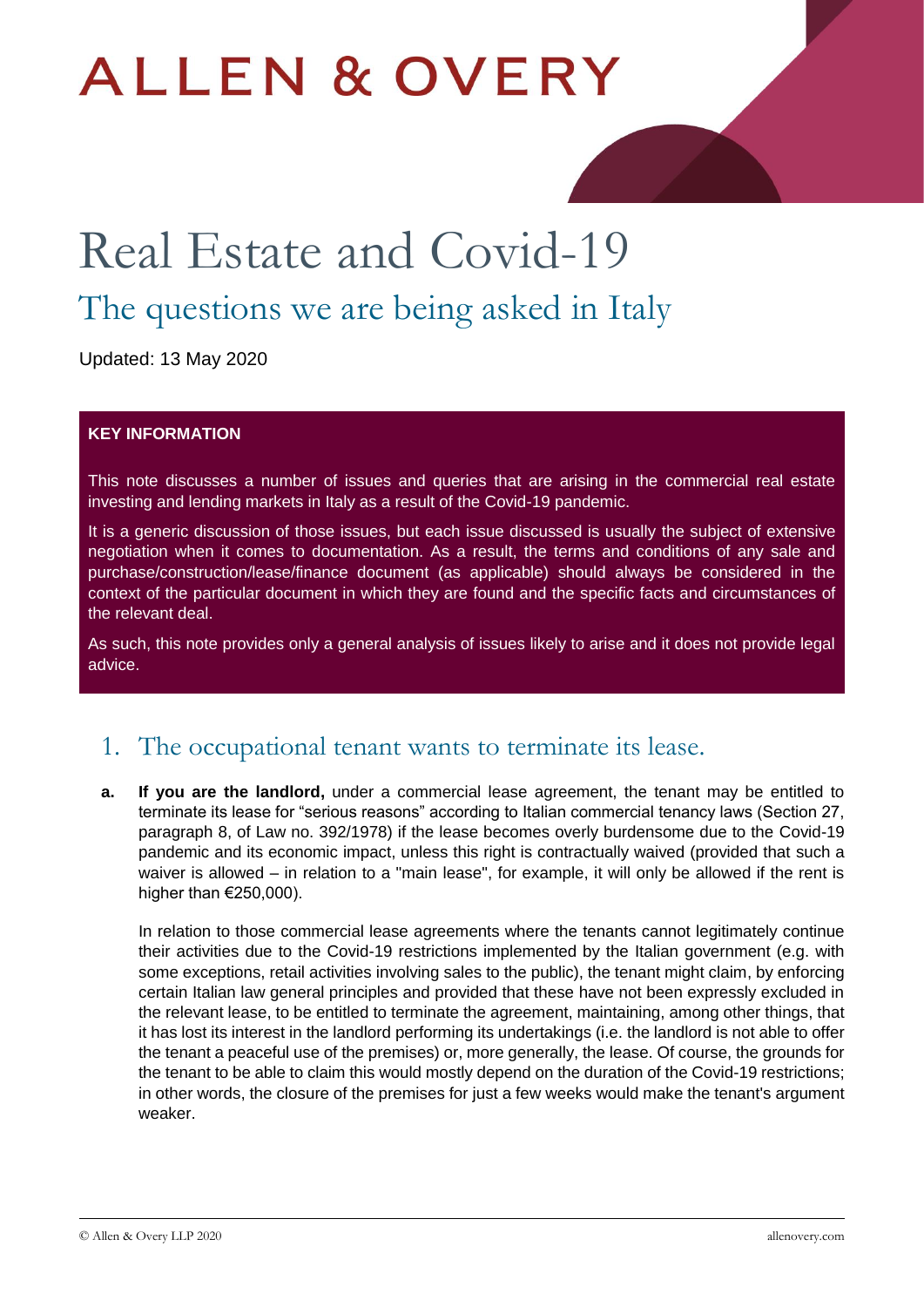An analysis of the actual situation (and thus review of the relevant lease) is therefore crucial in order to evaluate whether your tenant is entitled to terminate the lease as a result of the Covid-19 pandemic.

- **b. If you are the lender***,* you will likely have limited ability to avoid termination by the tenant (if the tenant is entitled to a termination right). Your borrower will likely be under an obligation to replace the tenant under the facility agreement. Termination by the landlord is likely to be prohibited unless consented to by the lender, also considering that the lender is normally the legal owner of the claim for payment of rent as a result of a rental security assignment.
- 2. The occupational tenant does not want to pay rent or wants to renegotiate how it pays rent or says that it is entitled not to pay rent under its lease.
- **a. If you are the landlord,** for the time being the Italian government has not enacted any suspension of the obligation of tenants to continue paying rent. In the absence of a specific government intervention and considering the approach taken so far by case law, most tenants will not have the right to withhold rent, have their rent suspended or reduced, or alter the way in which their rent is paid as a result of the Covid-19 pandemic unless this is provided for in the relevant lease (Italian market standards mean that this is rarely the case).

The scenario could be different in relation to those commercial lease agreements where the tenants cannot legitimately continue their activities due to the Covid-19 restrictions implemented by the Italian government (e.g. with some exceptions, retail activities involving sales to the public). In respect of these agreements, the tenant might seek to enforce certain Italian law general principles and - provided that such remedies have not been expressly excluded in the relevant lease - claim for the suspension of the rent, maintaining, among other things, either that (i) the landlord has not performed its obligation under the lease to let the tenant enjoy the premises for the use agreed and expressly identified in the relevant agreement, or that (ii) the practical purpose (or '*causa concreta*') that led the parties to enter into the lease (even if not expressly set out in the agreement and consisting of the tenant using the premises for the activities restricted by the Italian government) is temporarily missing.

It is, however, worth mentioning that despite the fact that case law on lease agreements is fairly restrictive when it comes to ability of tenants to withhold rental payments, tenants who are being affected by Covid-19 related business interruption are in any case requesting free rent periods / deferrals (see section 3 below), also on the basis of commercial considerations linked to the prudent management and preservation of their business.

Again, an analysis of the actual situation is crucial in order to evaluate whether such claim has grounds, on the basis of the specific government measures and the particular provisions of your lease.

**b. If you are the lender***,* your consent to any negotiation or agreement with the tenant in respect of rent payments is likely to be required, also considering that the legal claim for payment of rent is generally assigned to the lenders. The facility agreement must be checked in order to assess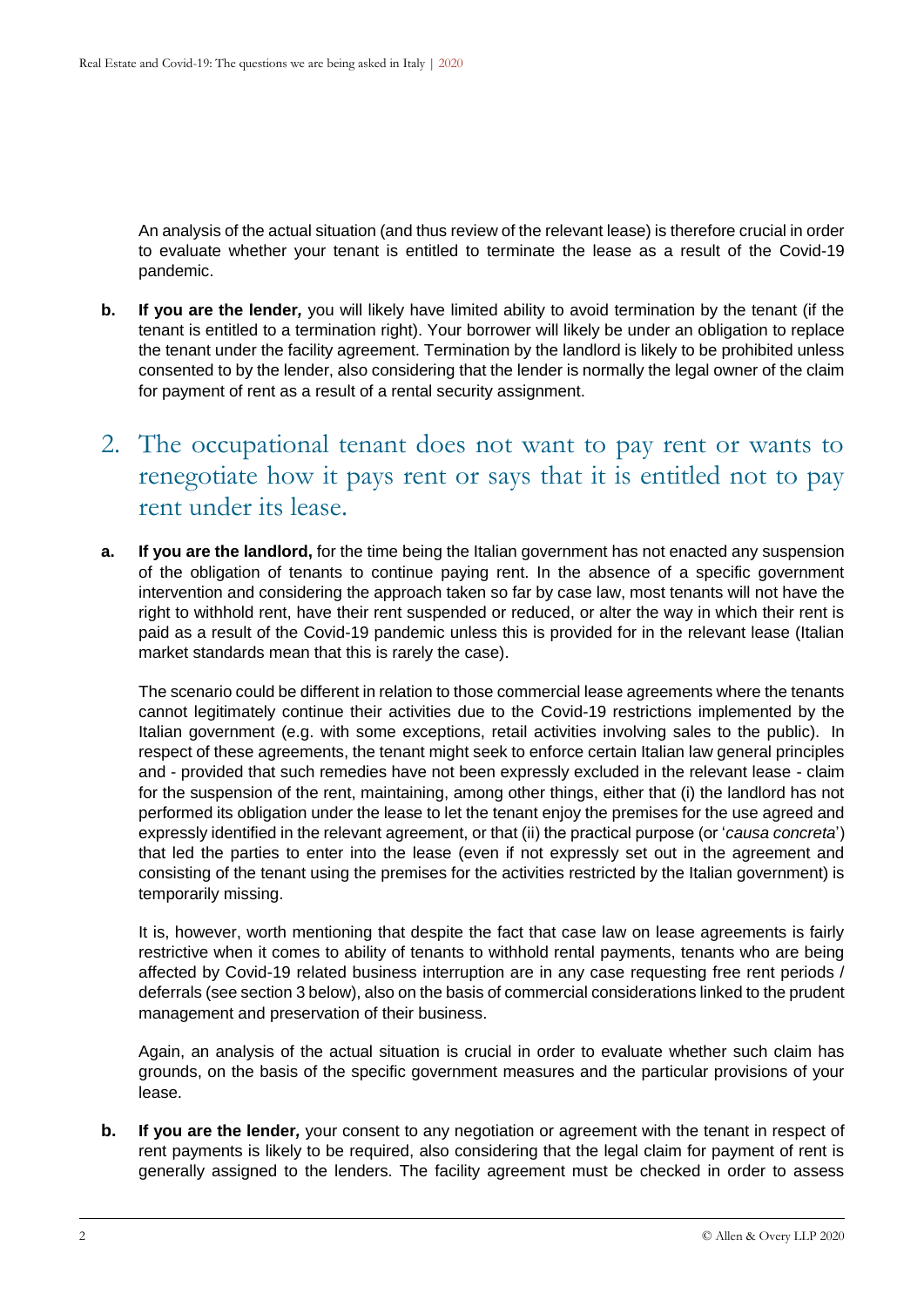whether such consent is required in all circumstances, whether specific thresholds apply or whether the lenders have an obligation to act reasonably in giving such consent. Whether to give such consent is primarily a commercial matter and should be evaluated prudently by the lenders, taking into consideration the particular situation of the relevant asset and borrower. To date, no specific government measures have been enacted in order to relieve tenants from the payment of rent.

- 3. Are you seeing rent concessions in the market generally? Are there any issues with granting rent concessions to the occupational tenant? What impact does rent concessions have on financing agreements? Is there any government measure allowing landlords not to pay their lenders?
	- **a. If you are the landlord,** while there may not be an express right in your tenant's (or other tenants') leases to withhold rent or have rent suspended, given the extraordinary circumstances of the Covid-19 pandemic, many tenants are nonetheless requesting rent and service charge concessions. In the case of property lease agreements, we are seeing many landlords not taking major action at the moment, while others are accommodating requests from strategic tenants to agree rent deferrals (i.e. where the rent is deferred for a specified period but will ultimately still be paid to the landlord) or allowing rent to be paid monthly rather than quarterly in advance. The differing approaches are in part related to the varying impact of government measures on different market sectors (for example, the retail and hospitality sectors have experienced a major impact, while the logistics sector is experiencing a lower impact). In the case of business lease agreements, some tenants have also been requesting (and receiving) rent free periods (i.e. rent holidays). Whilst it may arguably be in the landlords' best long term interest to help keep key retail tenants solvent over the next few difficult months, agreeing to rent suspensions (especially in relation to those lease agreements where the legal right of the tenant to request and obtain a rent suspension has less grounds) may cause substantial issues for them, in particular if they have payment obligations to their lenders. Ultimately, whether landlords agree to accept such requests will also be a matter of commercial negotiation.

If you are a borrower and you are considering granting a rent concession to your tenant, you are also most likely under an obligation under your facility agreement to ask for your lender's consent before granting that rent concession, on which please see more below.

**b. If you are the lender***,* your consent will likely be required for any rent concessions and we are seeing borrowers asking for waivers and consents to that effect. As mentioned above, your facility agreement will need to be reviewed to assess the requirements and procedures relating to obtaining such consent. Considering that rent concessions will most likely have an impact on interest payments and financial covenants, we are seeing waiver and consents requests relating to rent concessions also dealing with interest payments and covenant holidays.

Lenders should also be aware that a specific government measure (Article 56 of the "Cura Italia" Decree, i.e. Law Decree No. 18 of 17 March 2020) does set out the possibility for companies (including property companies) which qualify as SMEs (the company must have employees, turnover or balance sheet assets not exceeding certain thresholds in order to qualify as a SME) to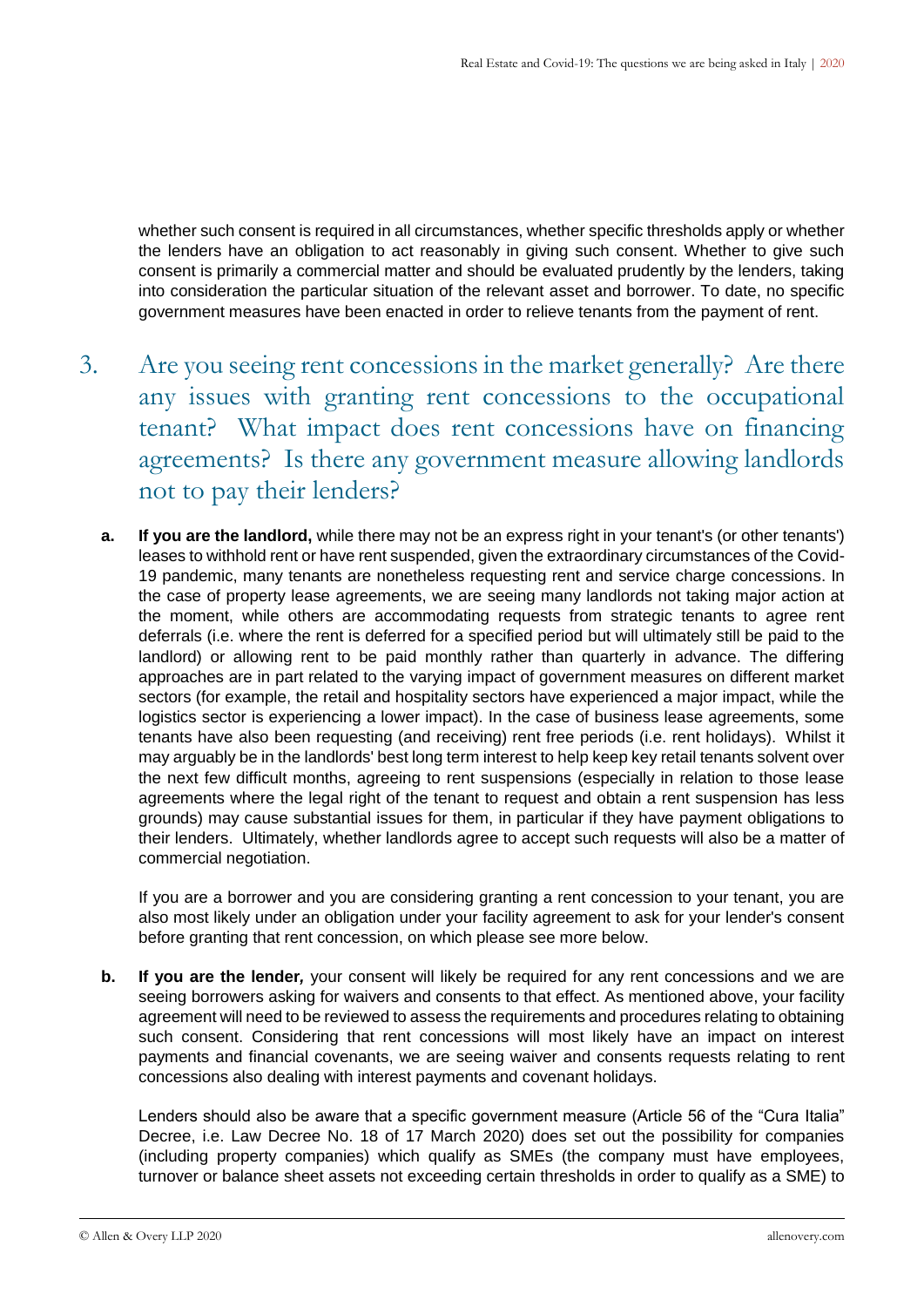request a moratorium on principal payments (and most probably interest payments, although there is uncertainty in this respect) on amortising loans granted by banks, financial intermediaries and other entities authorised to lend in Italy and in existence as of the date of the decree. Upon notice from the borrower to the lender certifying that the relevant conditions and requirements are met, such payments will be delayed by operation of this law until 30 September 2020 (with the delay itself not construed as a delay for the purposes of the loan contract, and so not attracting penalties). Affected loans may benefit up to 33% from a guarantee from the State (of the full loan amount only in case of loans that would have matured before September 2020 and, in respect of instalments falling due prior to September 2020, for up to 33% of the delayed instalments rather than for the full loan amount). The guarantee operates through a special section of the Central Guarantee Fund (the **SME Fund**), (which has been operational since 2000 with the objective of facilitating access to sources of finance for small-and medium-sized enterprises through the granting of a public guarantee) upon application from the lender. The special section of the SME Fund has a total capacity of Euro 1,730 million. The guarantee is granted free of charge and without any evaluation of the beneficiary. On 25 March 2020, the European Commission approved the aid scheme set out in Article 56 of the "Cura Italia" Decree.

For the avoidance of doubt, the moratorium applies to borrowers incorporated as companies only (therefore it is not believed to apply to borrowers that are REIFs, SICAFs or similar financial entities).

#### 4. Does loss of rent or business interruption insurance cover Covid-19 consequences?

- **a. If you are the landlord**, the answer will ultimately depend on the specific terms of the insurance policies, but it is unlikely that any loss of rent or business interruption insurance that you (or your tenant) have taken out will cover insurance against the impact of the Covid-19 pandemic.
- **b. If you are the lender**, the insurance requirements in your facility agreements will need to be reviewed on a case by case basis, but the expectation is that insurance cover undertaken by a borrower will not cover loss of rent resulting from the Covid-19 pandemic.

#### 5. Are occupational tenants/landlords able to shut down their premises?

- **a. If you are a landlord,** in respect of occupational tenants, most commercial leases contain a statutory compliance clause which will require the tenants to comply with all statutes, order and notices made by any competent authority. Consequently, tenants that are not compliant with the advice of the relevant authorities in relation to the Covid-19 pandemic would be in breach of their lease.
- **b. If you are the lender***,* regardless of the specific undertakings included in the facility agreement, it is believed that compliance with the restrictive measures imposed by the Italian government to deal with the Covid-19 pandemic will remain mandatory for tenants and landlords and it is likely that any possible breach of contractual provisions to keep premises open resulting from compliance with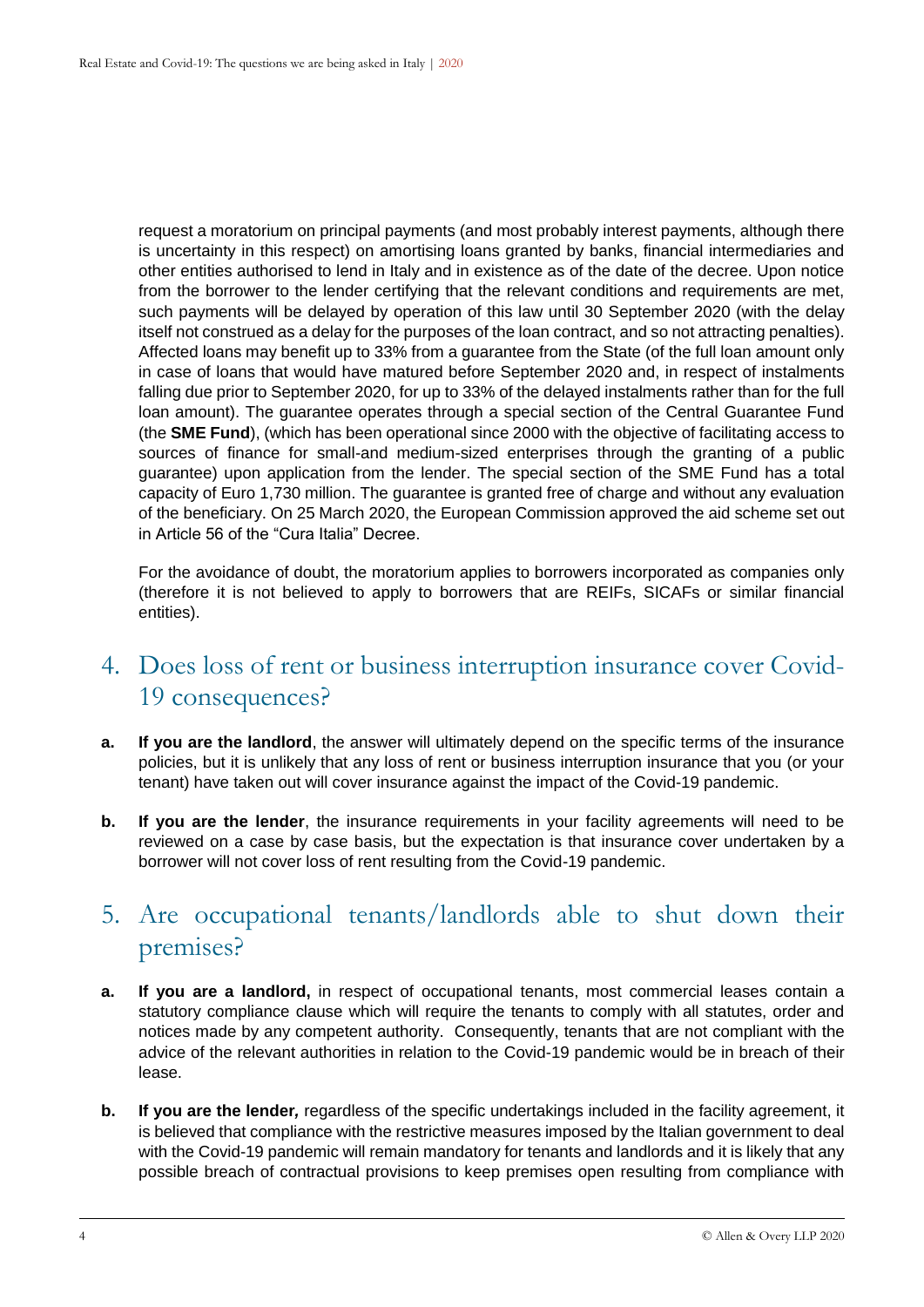such laws will not be attributable to, and not enforceable against, the relevant tenants or landlords.

### 6. A development is mid-construction and Covid-19 is going to result in delays or other issues with the contractor or construction programme

In respect of construction projects in Italy, the shutdown of worksites has been already ordered in many Italian regions by the local government. Such an order may entitle a contractor to more time to complete their works.

Construction agreements usually provide for a detailed list of events defined as "Force Majeure", which usually includes exercise by the government, any local or public authority of statutory powers (not as a result of a contractor's actions) that directly affect the execution of the works. In any case, if a definition of force majeure is not regulated under a construction agreement, the principle of "force majeure", regulated under Italian law, will apply. This principle also includes exercise by the government, any local or public authority of statutory powers (not as a result of a contractor's actions) that directly affect the execution of the works.

Construction agreements usually also provide for termination rights and/or other remediation clause in case the force majeure events last longer than a specified period. This could lead to renegotiation of the terms of the agreement in the future if the restrictive measures last for a long period of time.

### 7. Could Covid-19 consequences prevent completion of any sale and purchase agreements?

**a. If you are a buyer***,* generally speaking, most commercial property asset sale and purchase agreements incorporate the standard general commercial property conditions, which do not expressly contain a material adverse effect (MAE) clause. Under those conditions, the risk passes on exchange and, if a buyer decides to pull out of a sale and purchase agreement, it will forfeit the possible deposit paid to the seller (although, as the impact of the Covid-19 pandemic is felt in the property market, the simple retention of a deposit may not adequately compensate a seller). Whether the seller has additional rights to damages will depend on what has been negotiated in the agreement. It is worth mentioning that the buyer, by enforcing certain Italian law general principles, could request (also on the basis of commercial considerations linked to the prudent management and preservation of its business) to walk away from the sale and purchase agreement or to renegotiate the price, claiming the occurrence of a force majeure event, the absence of the practical purpose (or '*causa concreta*') that led the parties to enter into the agreement or the triggering of the general bona fide undertaking of the parties. Whether the buyer would be successful in this claim will depend on a case-by-case analysis.

In Italy, some Real Estate Register Offices have stopped their activities due to the safety restriction measures imposed by the government, therefore the filing of transfer deeds of premises located in the districts of such Real Estate Register Offices may not be possible and the relevant closings may need to be postponed.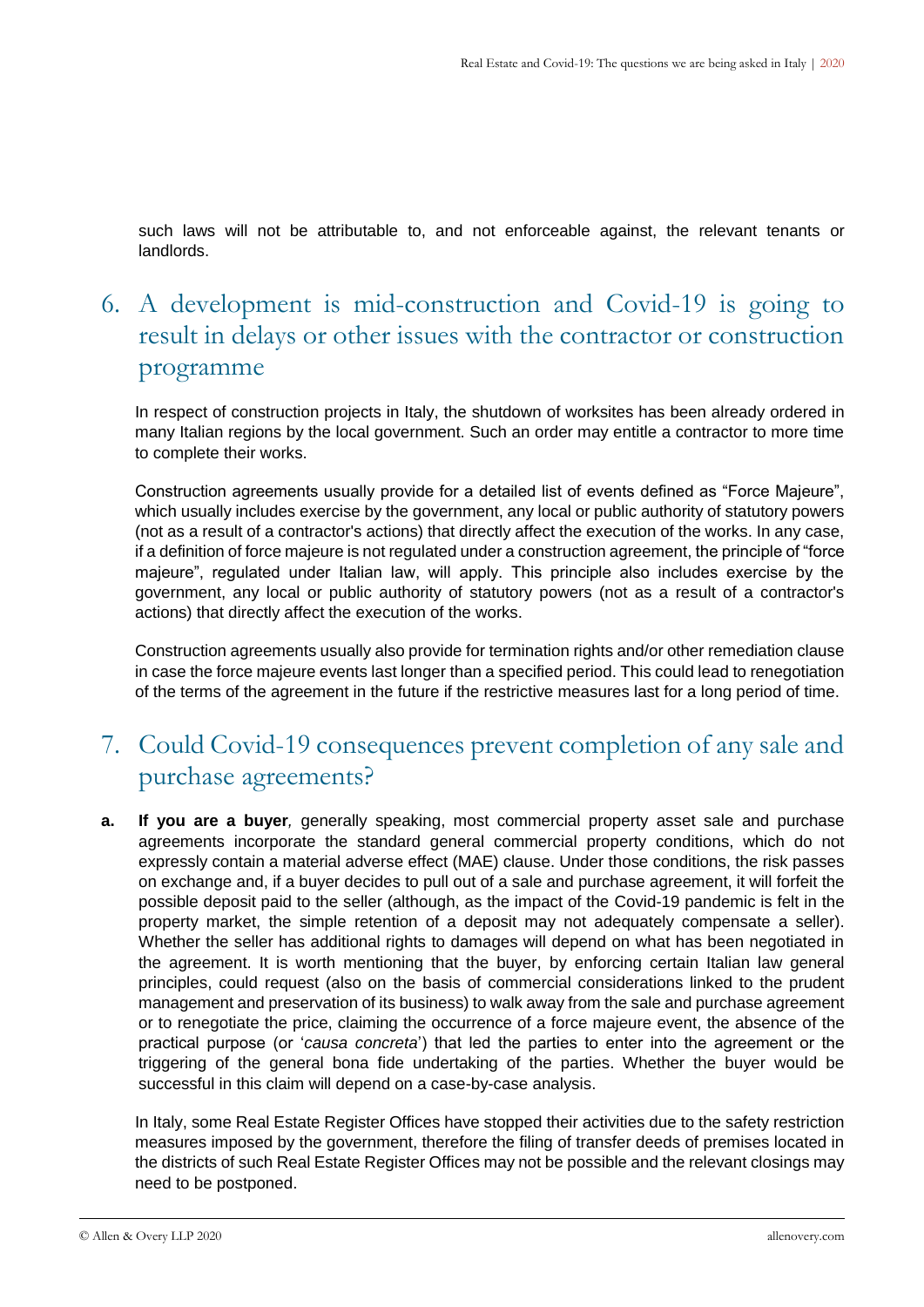Where a corporate structure has been used to sell a commercial property, similar principles will usually apply. The share sale and purchase agreement may contain a MAE clause, but this is unlikely to be a general market MAE clause and will usually only apply if there has been a breach of the interim covenants or the warranties above a certain threshold or in relation to certain specific events (which most of the time do not include change in law or pandemic events). As such, any such MAC clause is unlikely to be triggered by the Covid-19 pandemic alone. Share sale and purchase agreements are, however, more likely to be conditional contracts and, as such, parties may look to try to ensure that the conditions are not met, either to extricate themselves from a deal during a period of uncertainty or as a means of renegotiating the price.

**b. If you are a lender.** See below in relation to conditions to drawing facilities and MAE clauses. Due consideration must also be given to the practical elements of conveyancing and closing acquisition financings. In particular, buyers and lenders should: (i) check whether the relevant land registry is operational (some offices have experienced forced closures but are gradually re-opening) as an operational land registry is key to ensure that transfer deeds can be registered and mortgages can be created (we note that absent registration, a mortgage is not enforceable); and (ii) liaise with notaries to ensure all relevant signing formalities can be carried out (notary offices are open for business but at a very reduced capacity and are often limited to dealing with "transactions that cannot be postponed"). Granting PoAs is also proving difficult unless the relevant party is equipped with a qualified electronic signature device.

#### 8. Impact on drawing the facility.

- **a.** The key Covid-19 related considerations to be looked at by both borrowers and lenders in the context of drawing new facilities are:
	- i. whether any impact on rent payments or rental concessions has triggered or may trigger a possible default under the facility agreement: any such default would likely operate as a drawstop;
	- ii. whether the borrower is able to give the repeating representations: any such representation being incorrect may also operate as a draw-stop;
	- iii. compliance with LTV covenants: updated valuations should be carefully considered. If new valuations are required, valuers are tending to provide values which are consistent with the pre-Covid-19 environment, but such valuations are often qualified by uncertainty around the effect that the pandemic might have on valuations;
	- iv. (in development facility agreements) the impact that restrictive measures, including the forced closure of most worksites in Italy, has had or will have on project milestones (including drawing conditions), project budget and estimate timing for Practical Completion;
	- v. consideration should also be given to the ability to register mortgages and to enter into security documentation as a Condition Precedent to funding (see question 7 above).
- **b.** Please see question 9 below for a discussion of potential material adverse effect draw-stops.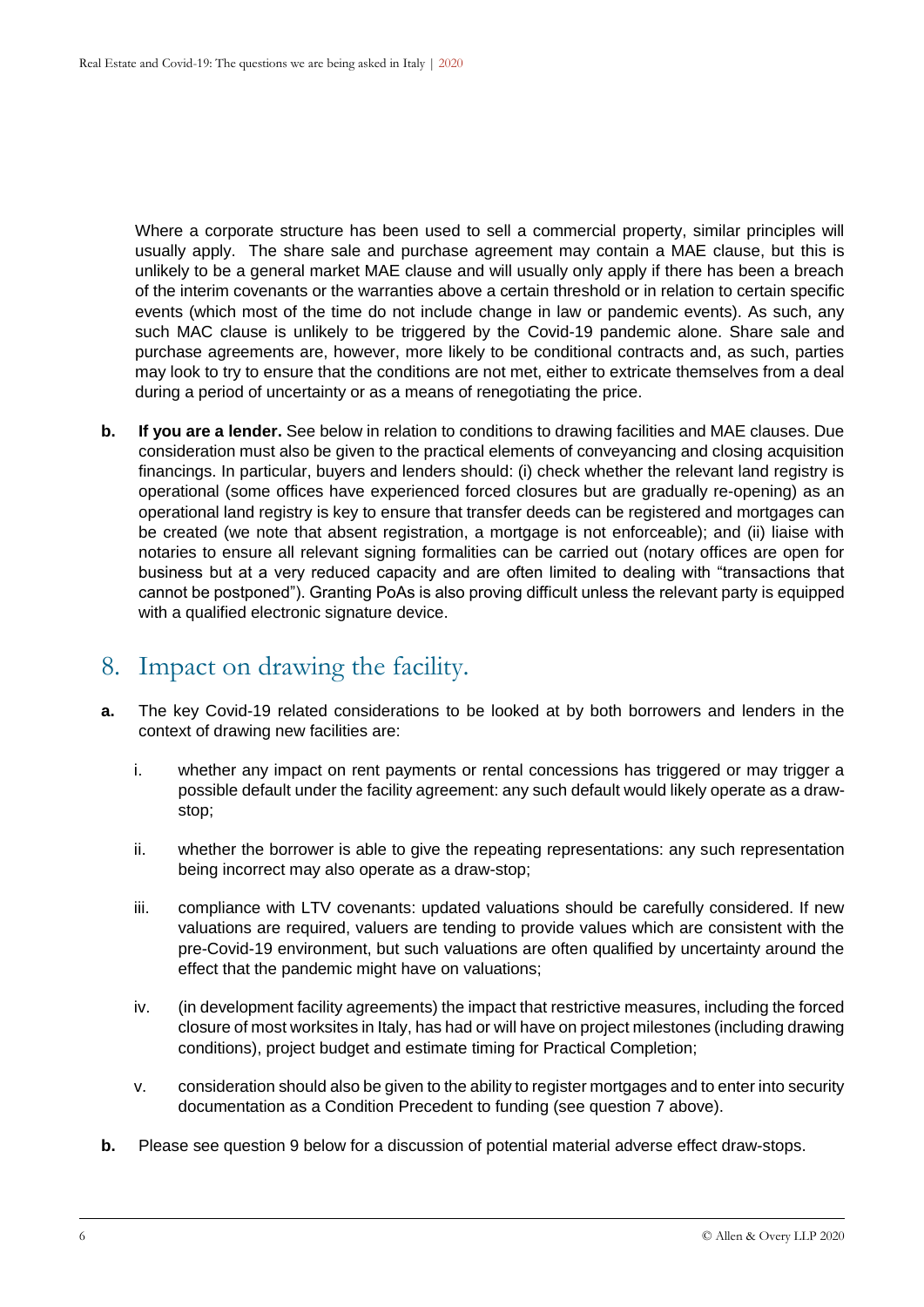### 9. Is Covid-19 a MAE event in the facility agreements?

Lenders are generally reluctant to invoke MAE clauses given the inherent uncertainty around whether a particular circumstance is in fact producing, or has produced, a Material Adverse Effect (howsoever described in the relevant facility agreement) or not. The circumstances of Covid-19 are new and unexpected and certainly need to be assessed from a MAE perspective, however it is probably fair to expect that lenders will take a prudent approach in relation to calling a Material Adverse Effect in the current circumstances.

This expectation is based on considerations of both a legal and non-legal nature. From a legal standpoint, especially in an Italian context, lenders will likely be very cautious in taking unilateral decisions (such as calling a MAE clause) which may have the effect of irreversibly prejudicing their borrowers. Any such decision might expose lenders to being challenged and to possible liabilities for illegal interruption of credit. Similarly, it is probably reasonable to expect that banks would rather take the overall position of ensuring Italian business are supported financially as much as possible instead of invoking clauses which may give lenders an 'out' from their commitments. It should be noted in this respect that the government measures recently enacted in relation to supporting Italian businesses are in fact based on commercial banks and financial intermediaries granting extraordinary and State-aided loans to ensure sufficient levels of liquidity in the Italian economy.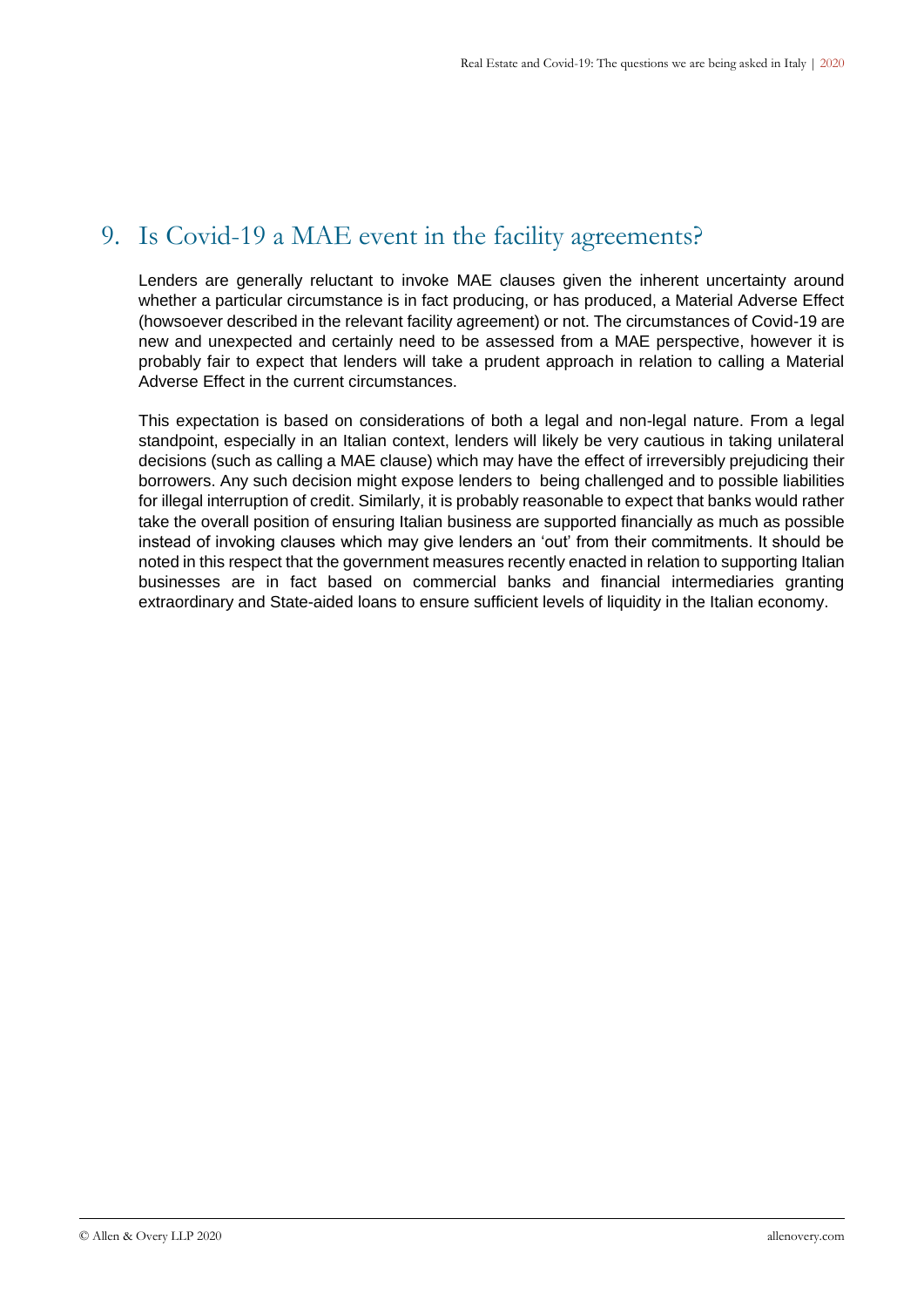Please do not hesitate to get in touch with any of the A&O contacts listed below if you have any questions on any of the matters discussed in this note

#### **CONTACT INFORMATION**



Stefano Sennhauser | Partner Italy - Milan Tel +39 0229049680 [stefano.sennhauser@allenovery.com](mailto:stefano.sennhauser@allenovery.com)



Pietro Scarfone | Partner Italy - Milan Tel +39 0229049624 [pietro.scarfone@allenovery.com](mailto:pietro.scarfone@allenovery.com)



Paolo Nastasi | Partner Italy - Milan Tel +39 0229049415 [paolo.nastasi@allenovery.com](mailto:paolo.nastasi@allenovery.com)